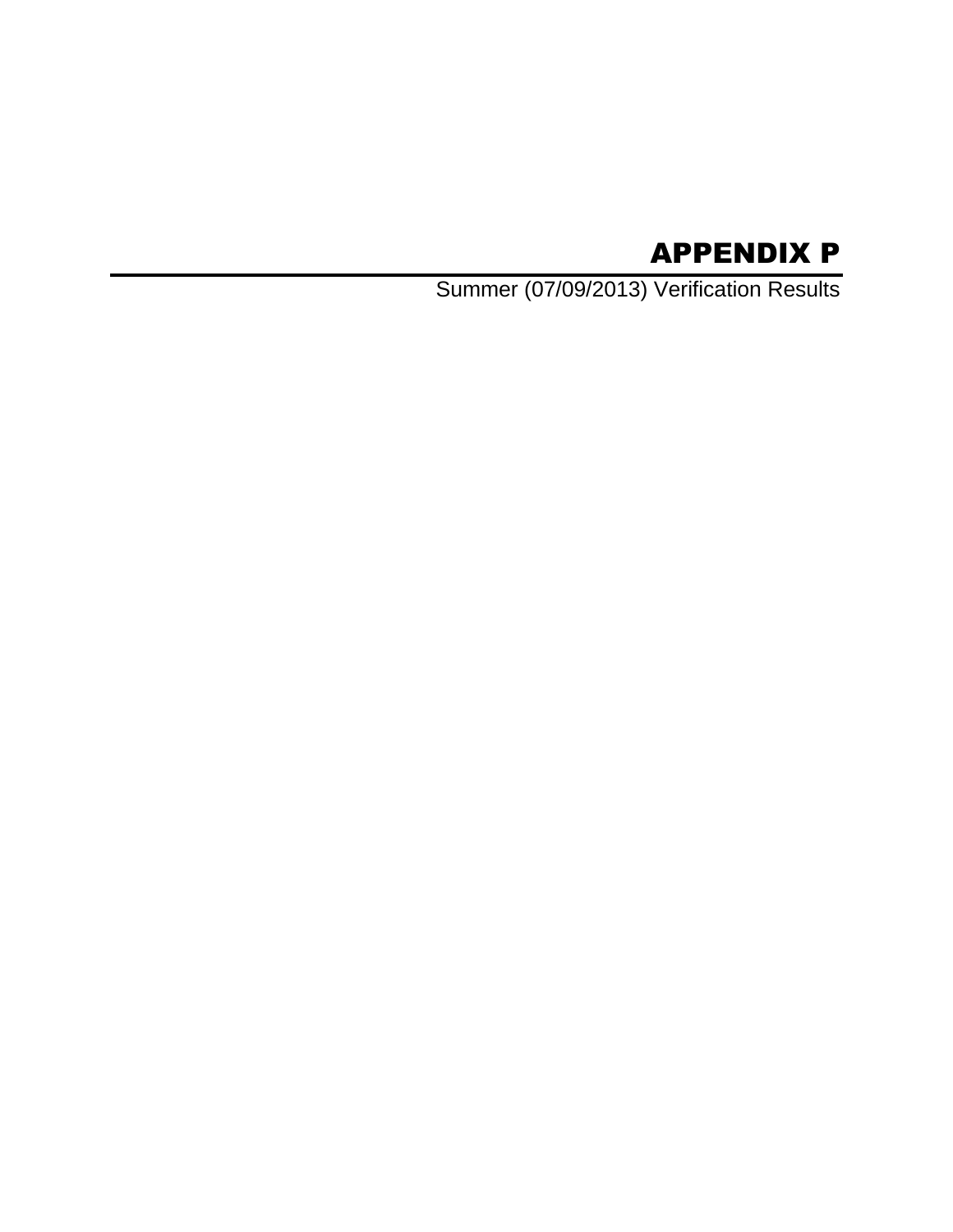# **Figure 1. Tank MID and 3 July 9, 2013**



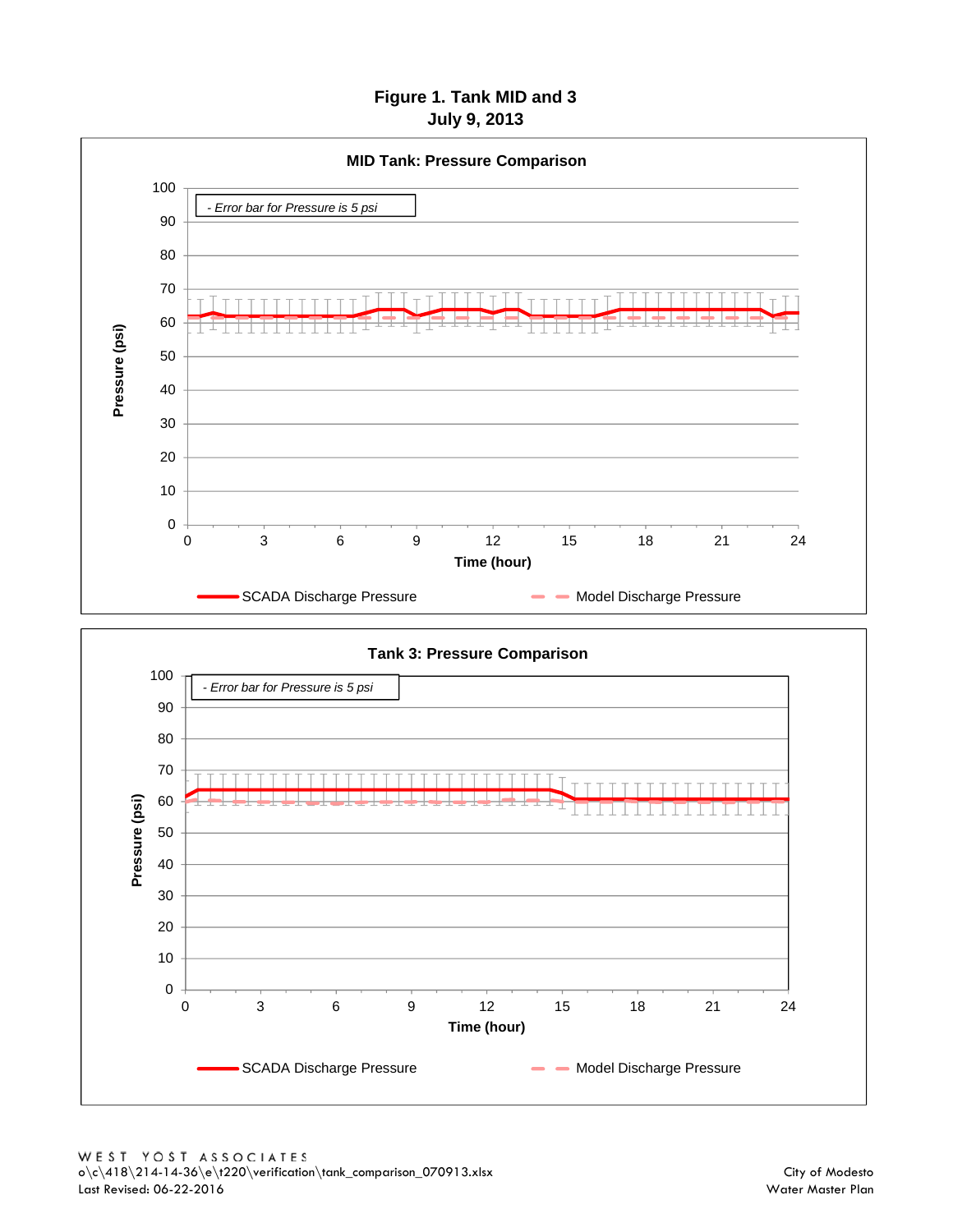# **Figure 2. Tank 4 and 5 July 9, 2013**



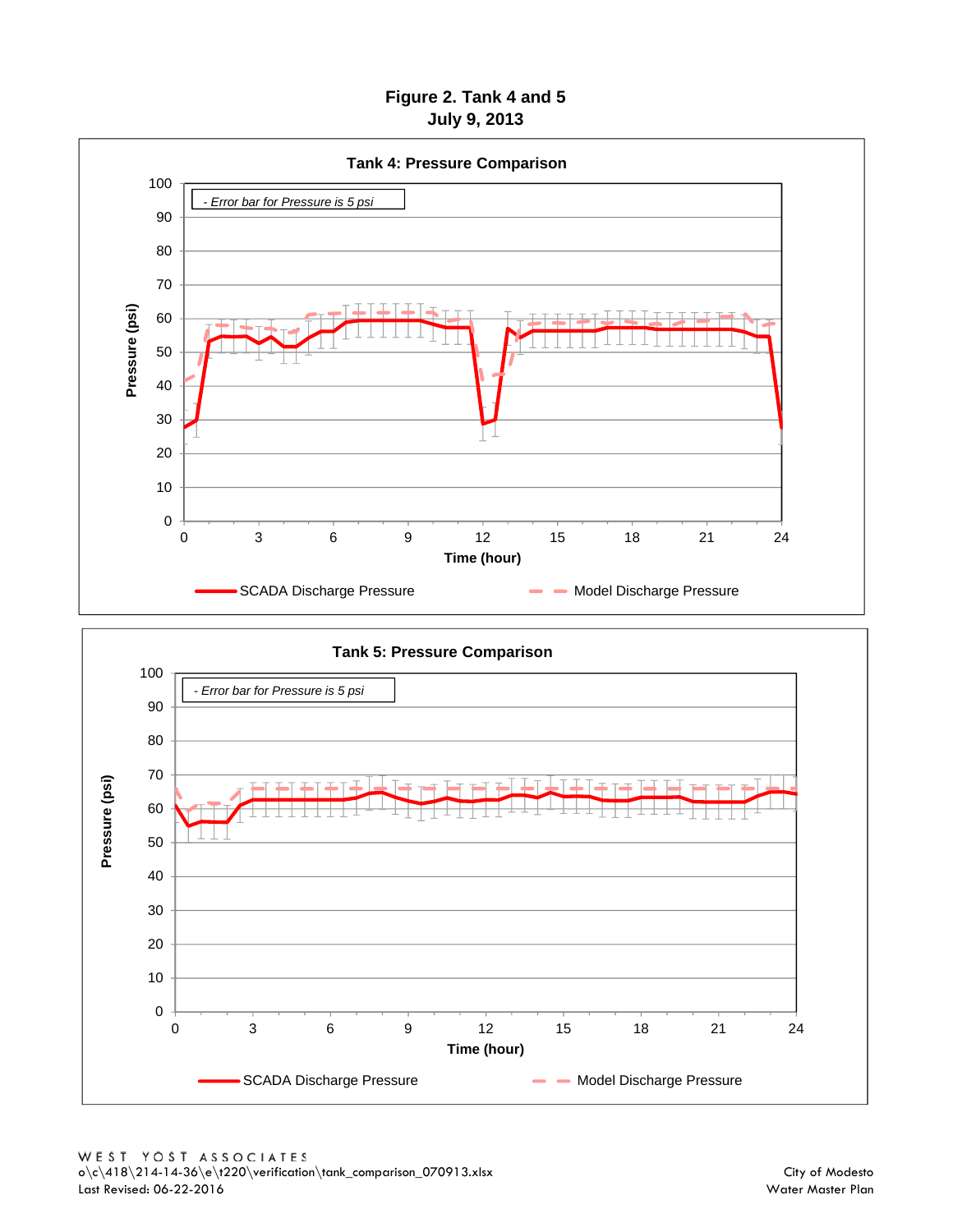# **Figure 3. Tank 6 and 7 July 9, 2013**



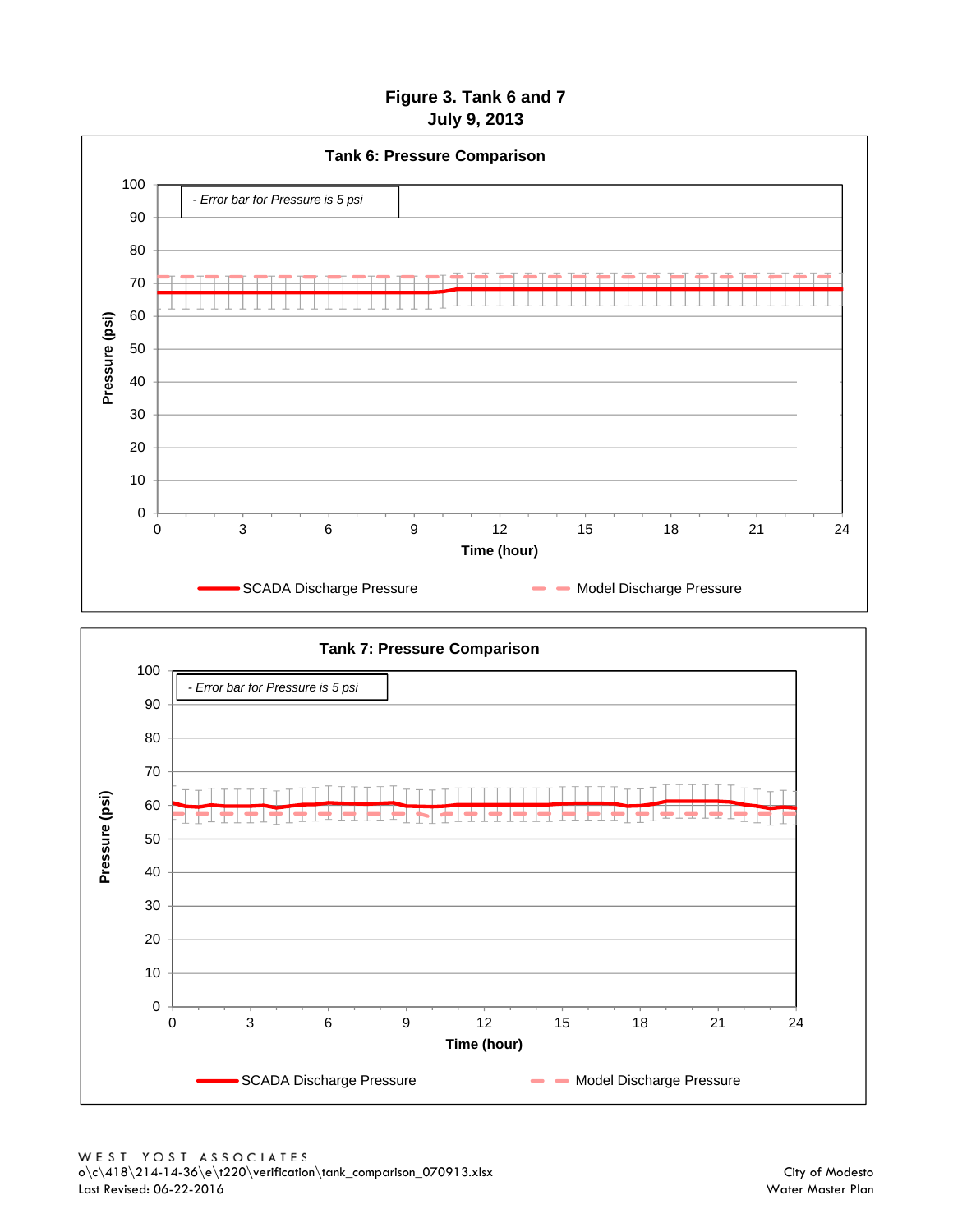# **Figure 4. Tank 8 and 10 July 9, 2013**



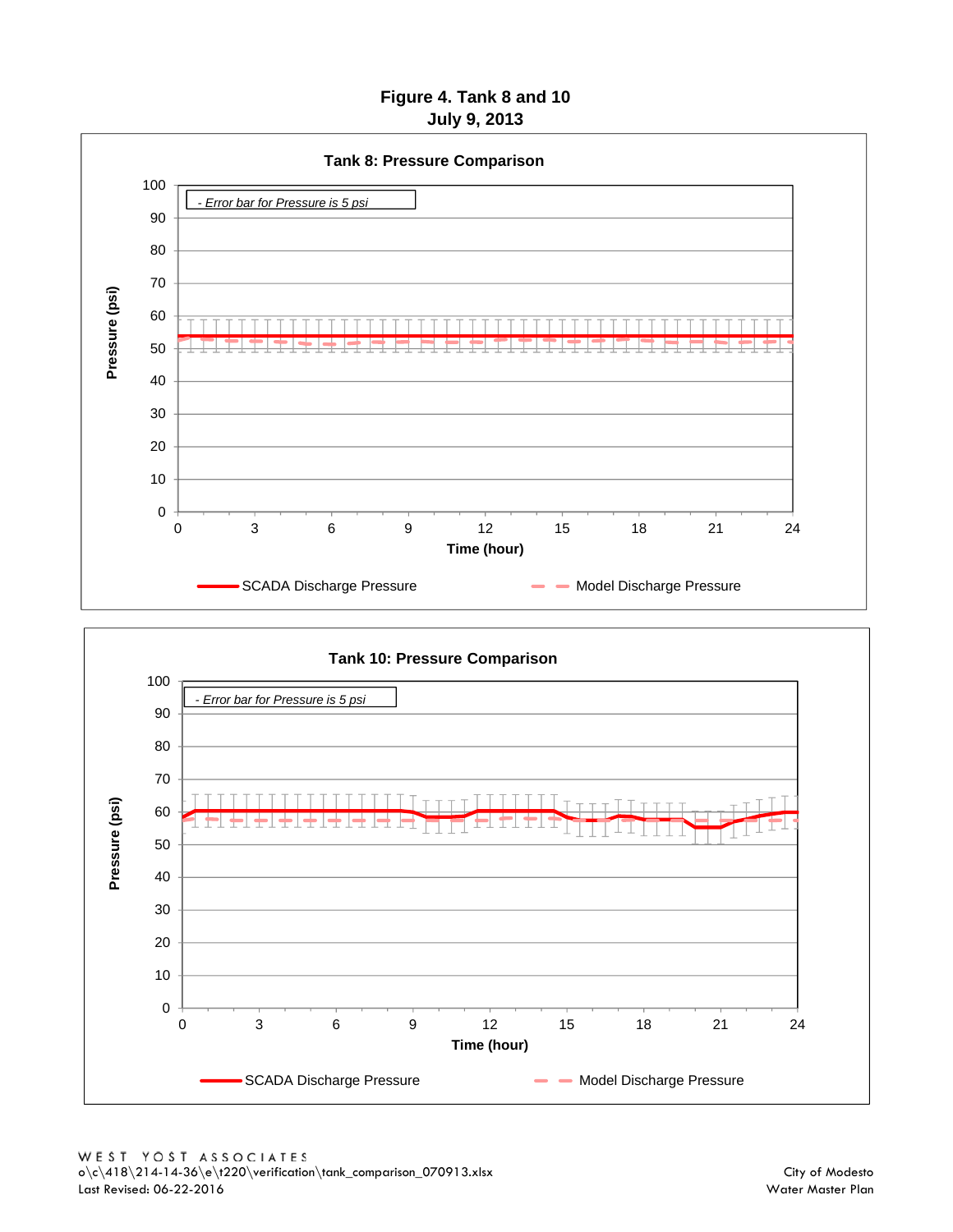# **Figure 5. Tank 12 Comparison July 9, 2013**

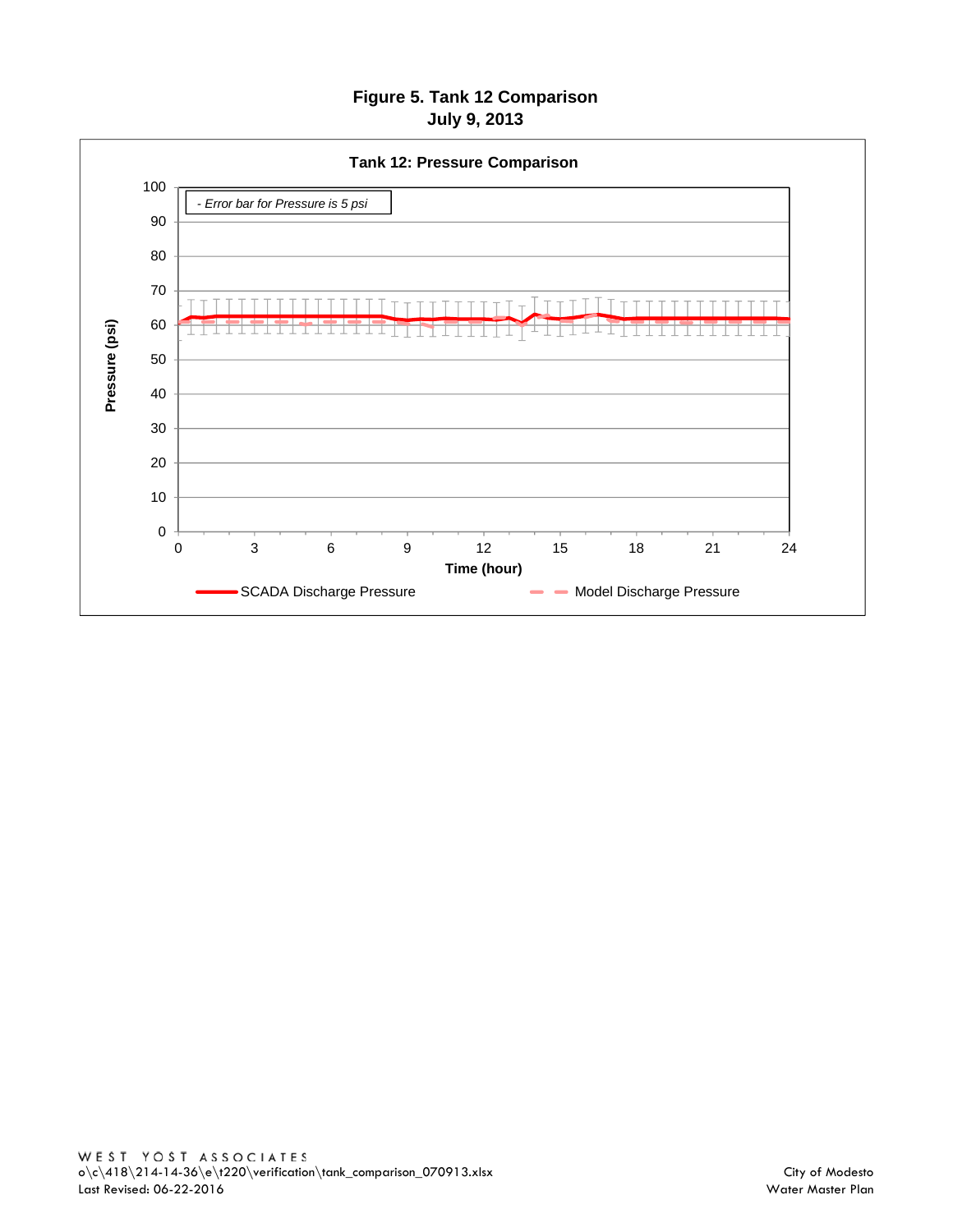# **Figure 6. Well 16 and 17 July 9, 2013**



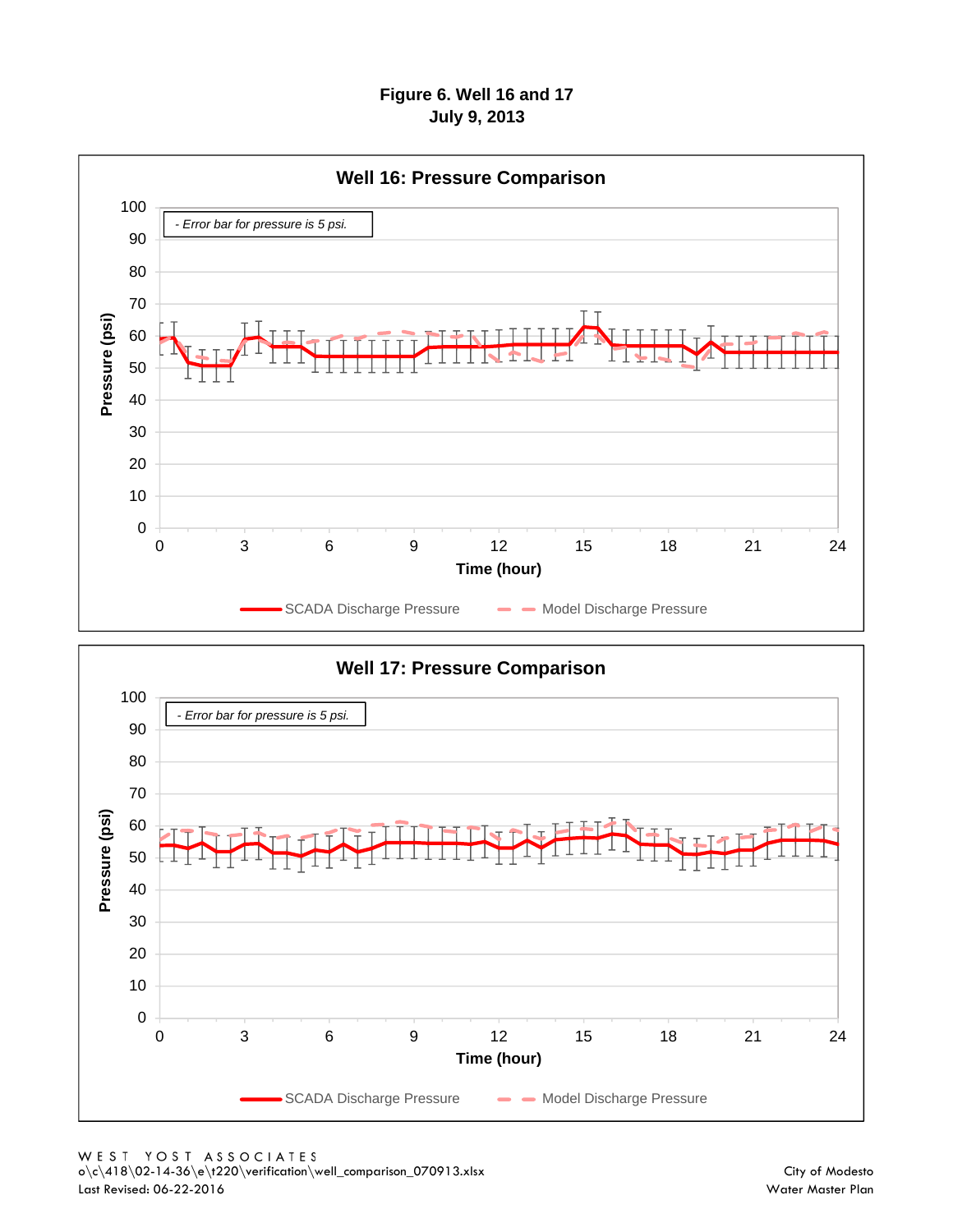### **Figure 7. Well 33 and 39 July 9, 2013**



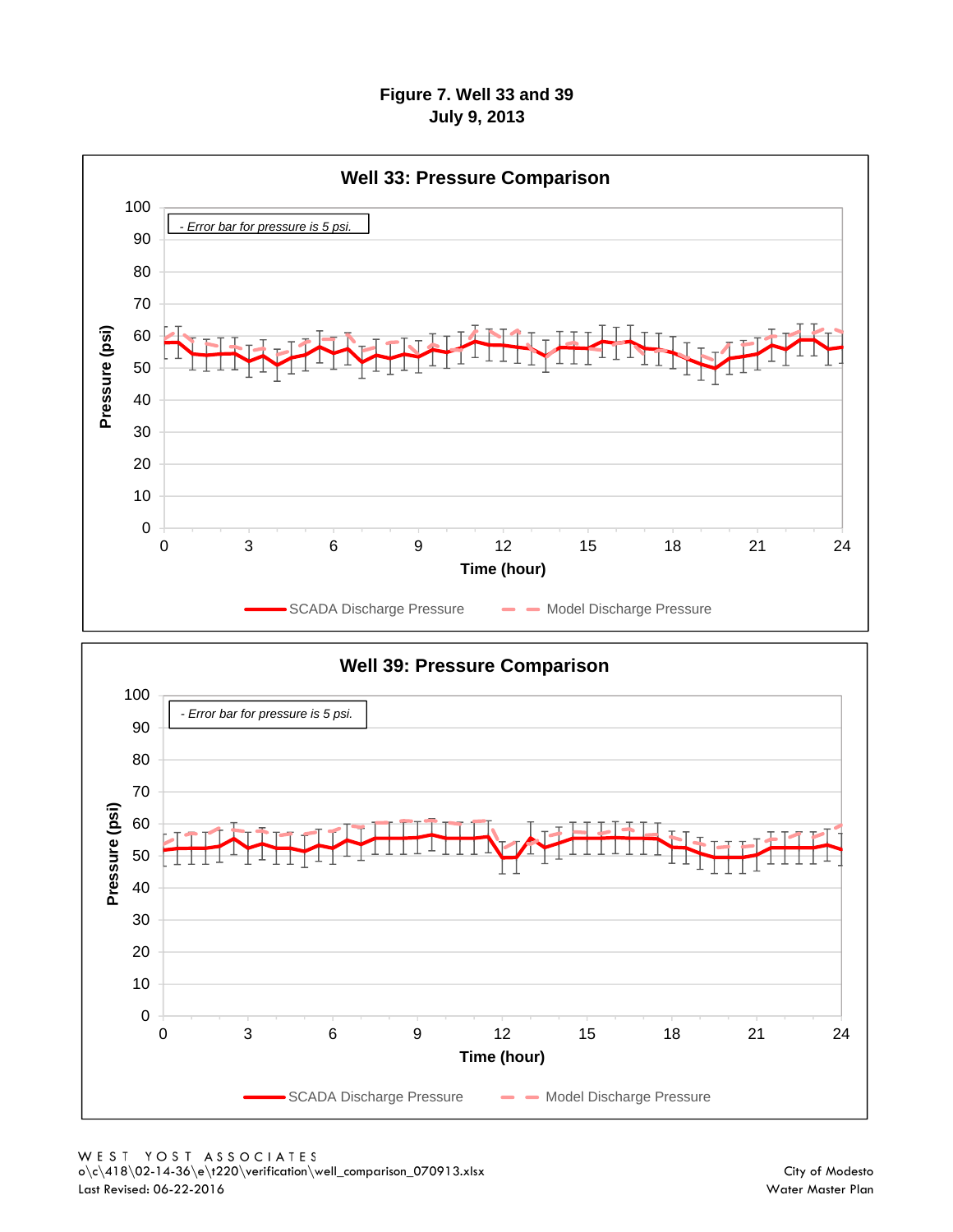# **Figure 8. Well 41 and 43 July 9, 2013**



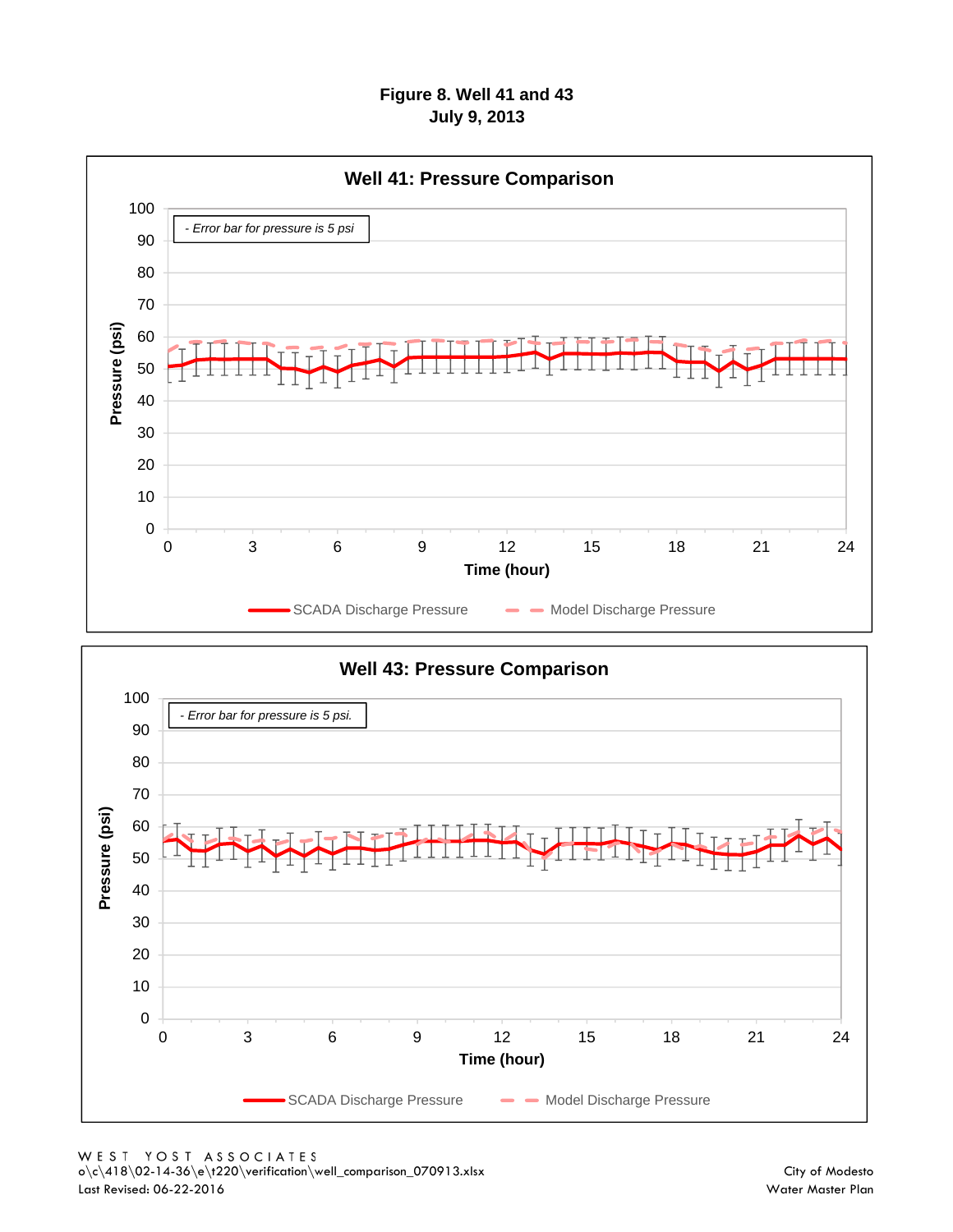# **Figure 9. Well 45 and 48 July 9, 2013**



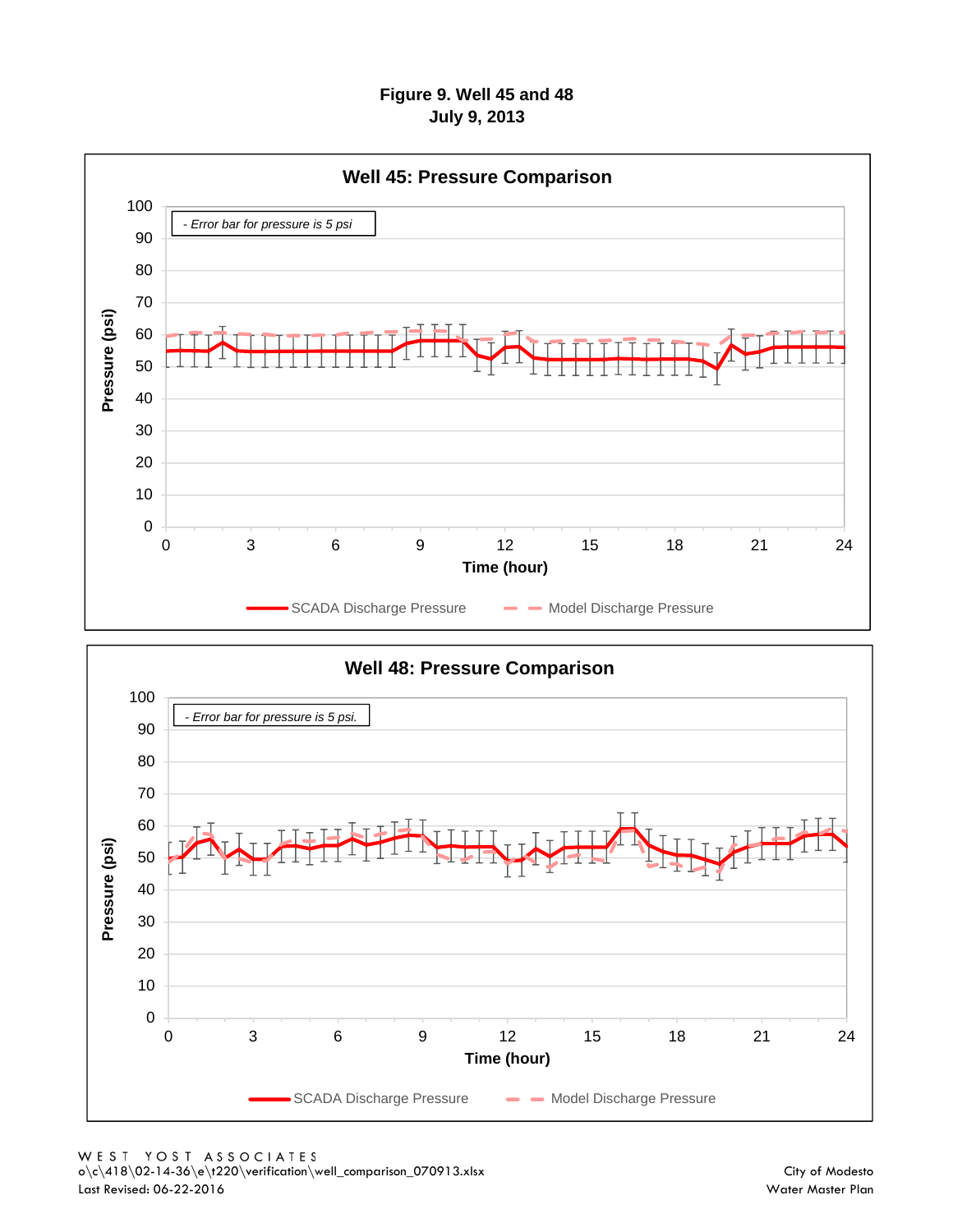### **Figure 10. Well 50 and 52 July 9, 2013**



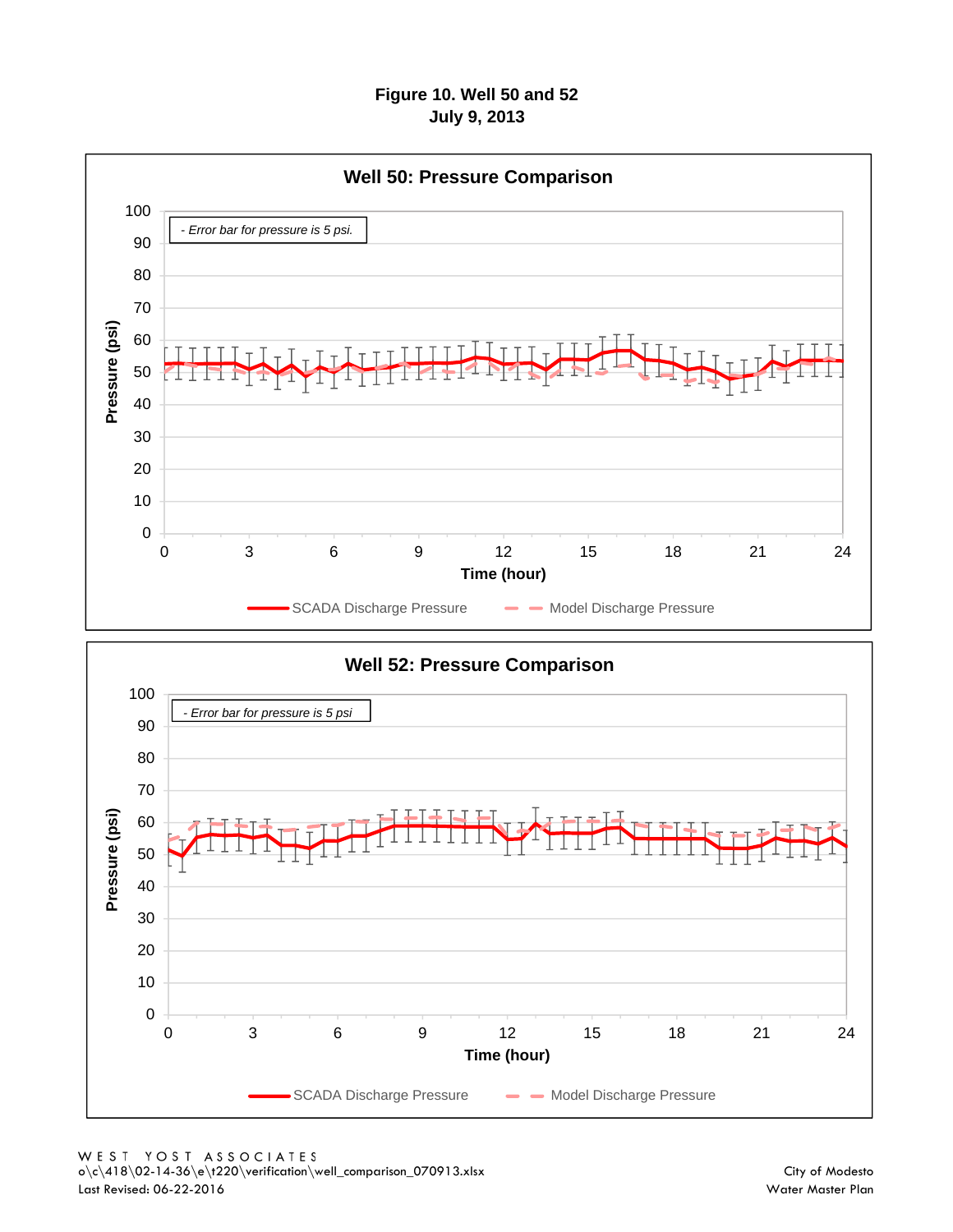### **Figure 11. Well 62 and 63 July 9, 2013**



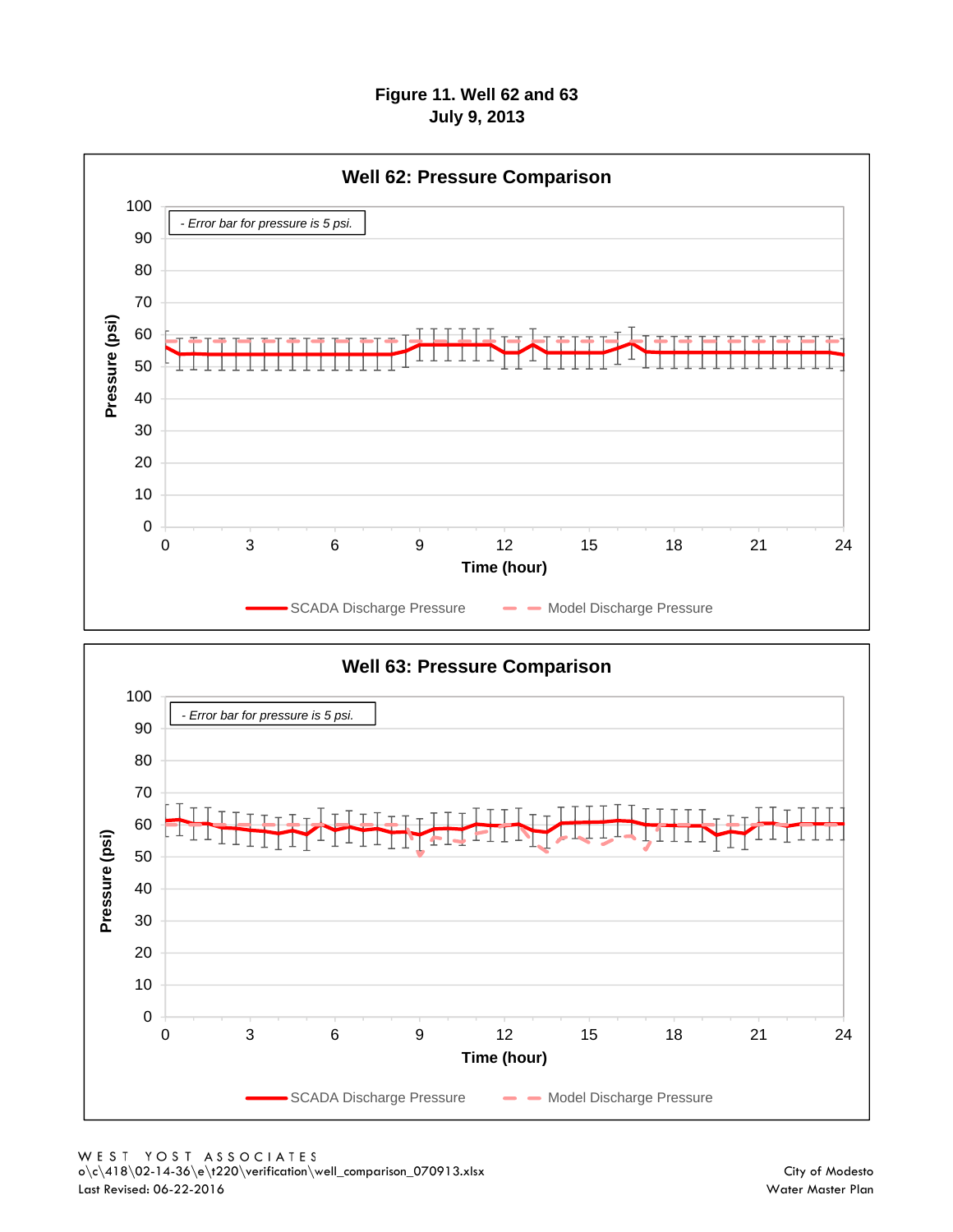#### **Figure 12. Well 64 and 65 July 9, 2013**



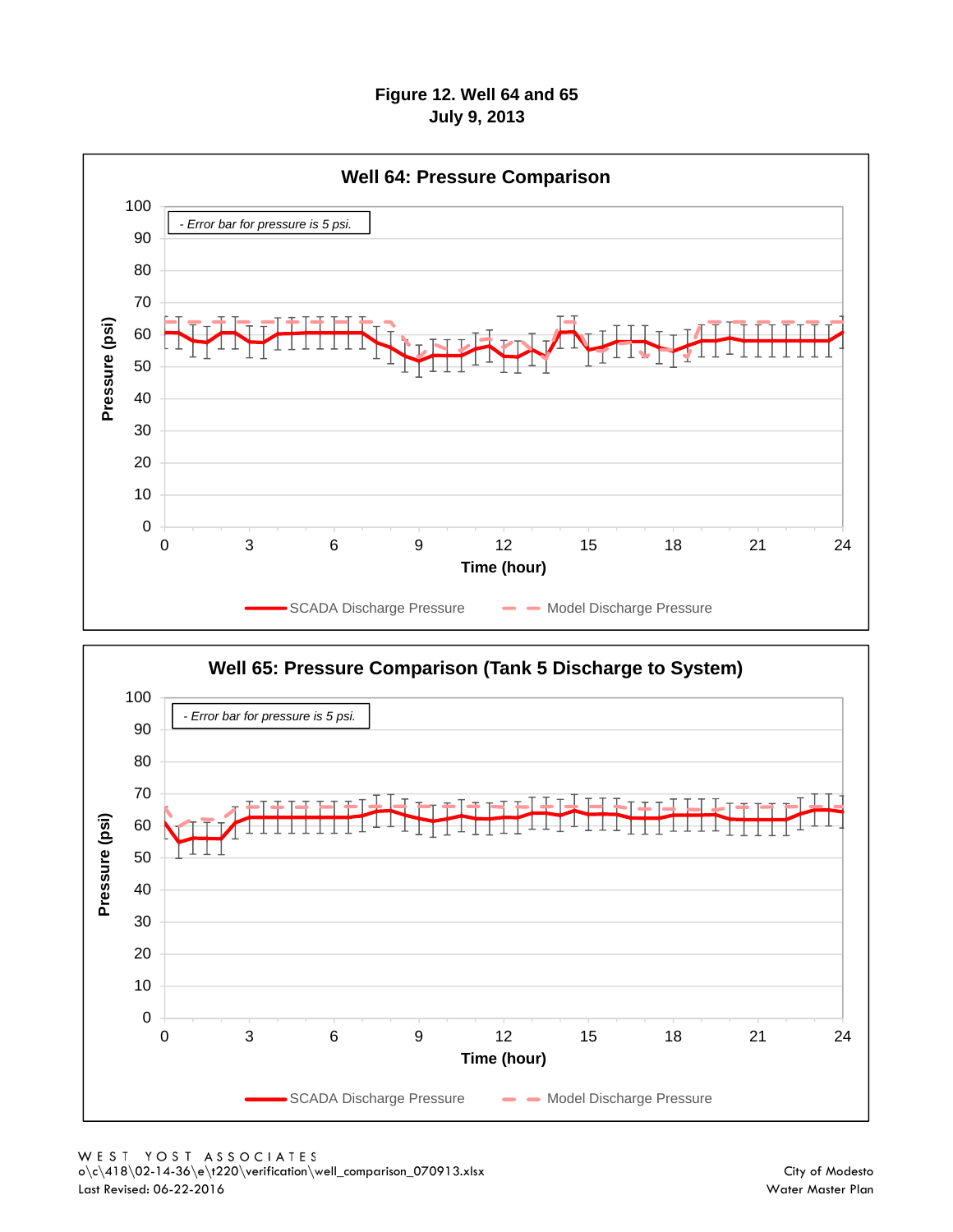#### **Figure 13. Well 225 and 247 July 9, 2013**



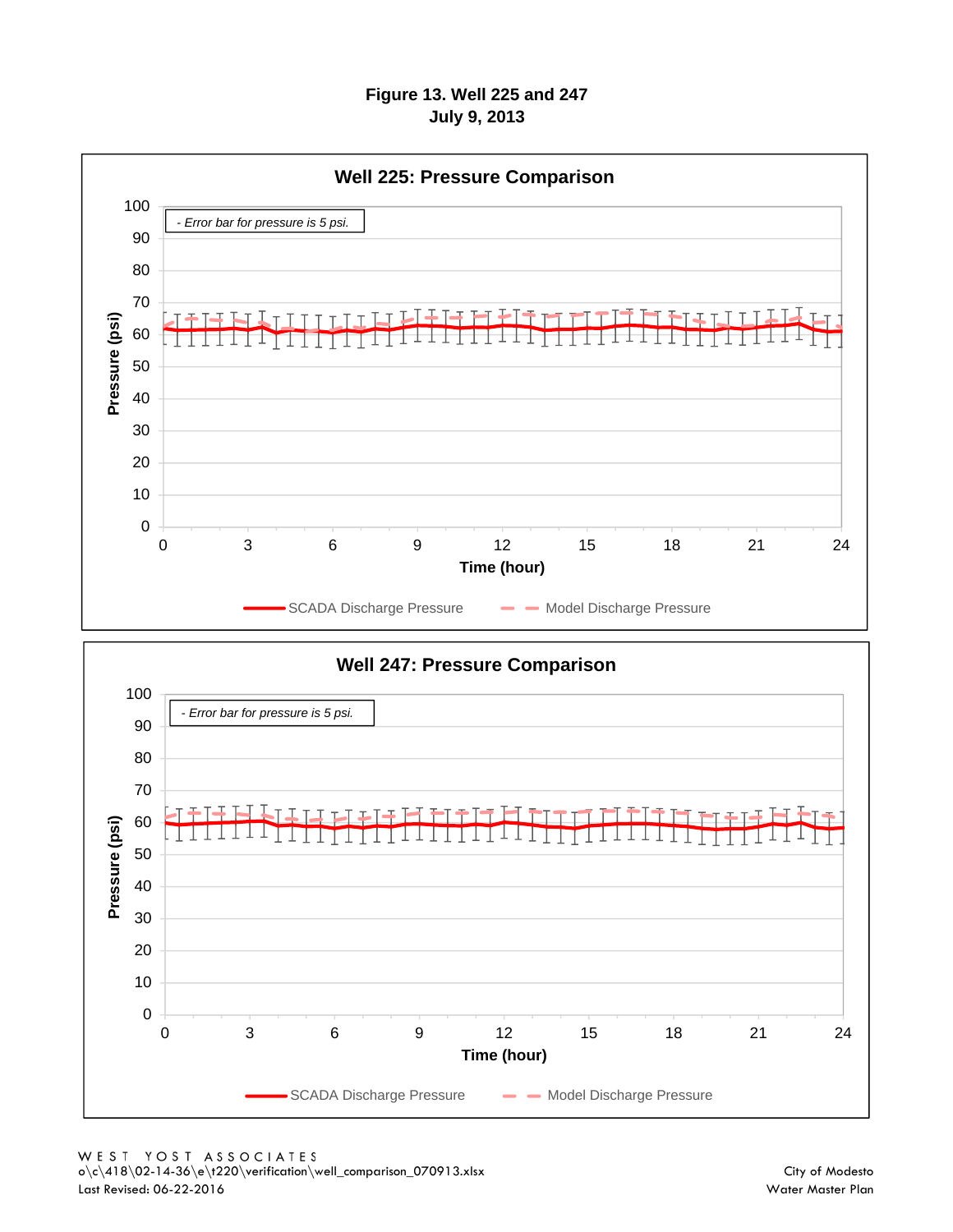#### **Figure 14. Well 277 and 279 July 9, 2013**